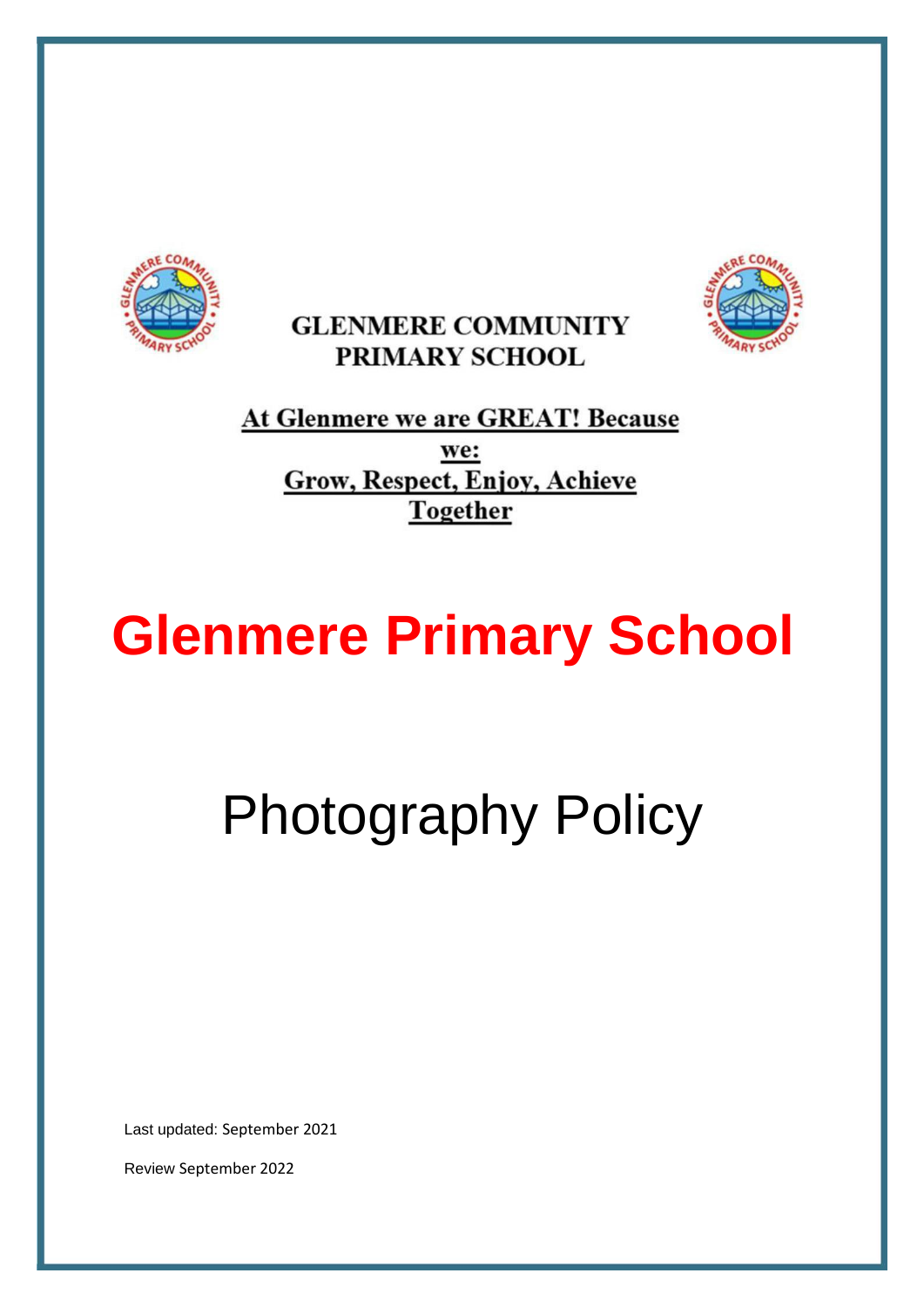## **Contents:**

#### [Statement of intent](#page-2-0)

- 1. [Legal framework](#page-3-0)
- 2. [Definitions](#page-3-0)
- 3. [Responsibilities](#page-3-0)
- 4. [Consent](#page-4-0)
- 5. [General procedures](#page-6-0)
- 6. [Additional safeguarding procedures](#page-7-0)
- 7. [General use of digital cameras](#page-8-0)
- 8. [Other school-owned devices](#page-9-0)
- 9. [Storage and retention](#page-9-0)
- 10. [Appropriate use of images under the GDPR a](#page-10-0)nd the DPA 2018
- 11. [Privacy notices](#page-11-0)
- 12. [Sharing of images](#page-12-0)
- 13. [Use of a professional photographer](#page-12-0)
- 14. [Permissible photography and videos during school events](#page-12-0)
- 15. [Monitoring and review](#page-13-0)

#### **Appendices**

- a) [Staff Agreement Form](#page-14-0)
- b) [Photography and video parental consent form](#page-15-0)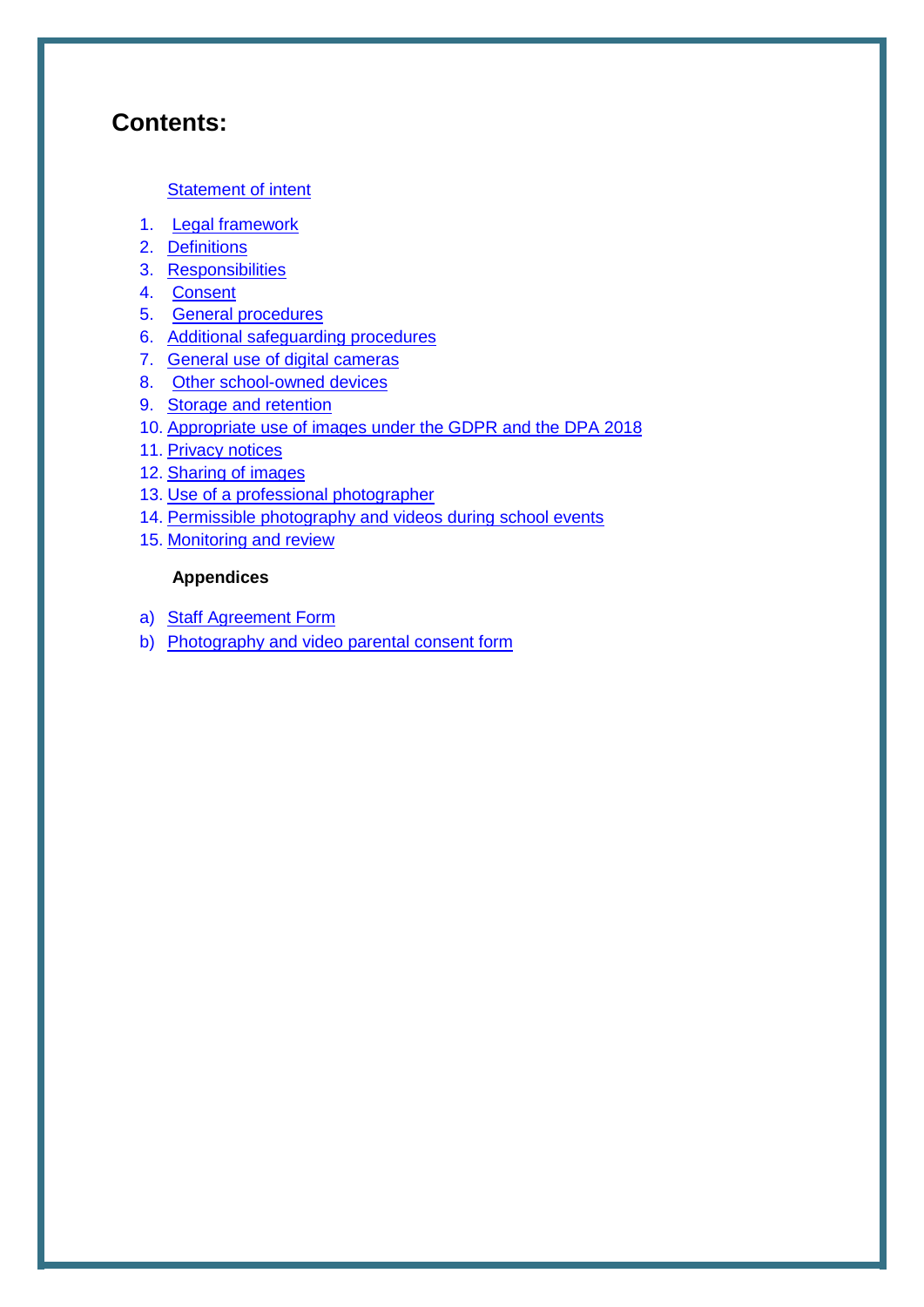#### <span id="page-2-0"></span>**Statement of intent**

At Glenmere Primary School, we use images and videos for a variety of purposes, including prospectuses, display boards, educational purposes, conferences and the school website. We understand that parents may also wish to take videos or photos of their children participating in school events for personal use.

Whilst we recognise the benefits of photography and videos to our school community, we also understand that these can have significant risks for those involved. Under the legal obligations of the GDPR and the Data Protection Act (DPA) 2018, the school has specific responsibilities in terms of how photos and videos are taken, stored and retained.

The school has implemented a policy on the safe use of cameras and videos by staff and parents to reflect the protective ethos of the school with regard to pupils' safety.

In order to ensure that, as far as possible, the use of photography and video is used safely at all times, the policy provided below should be followed. This policy is applicable to all forms of visual media, including film, print, video, DVD and websites.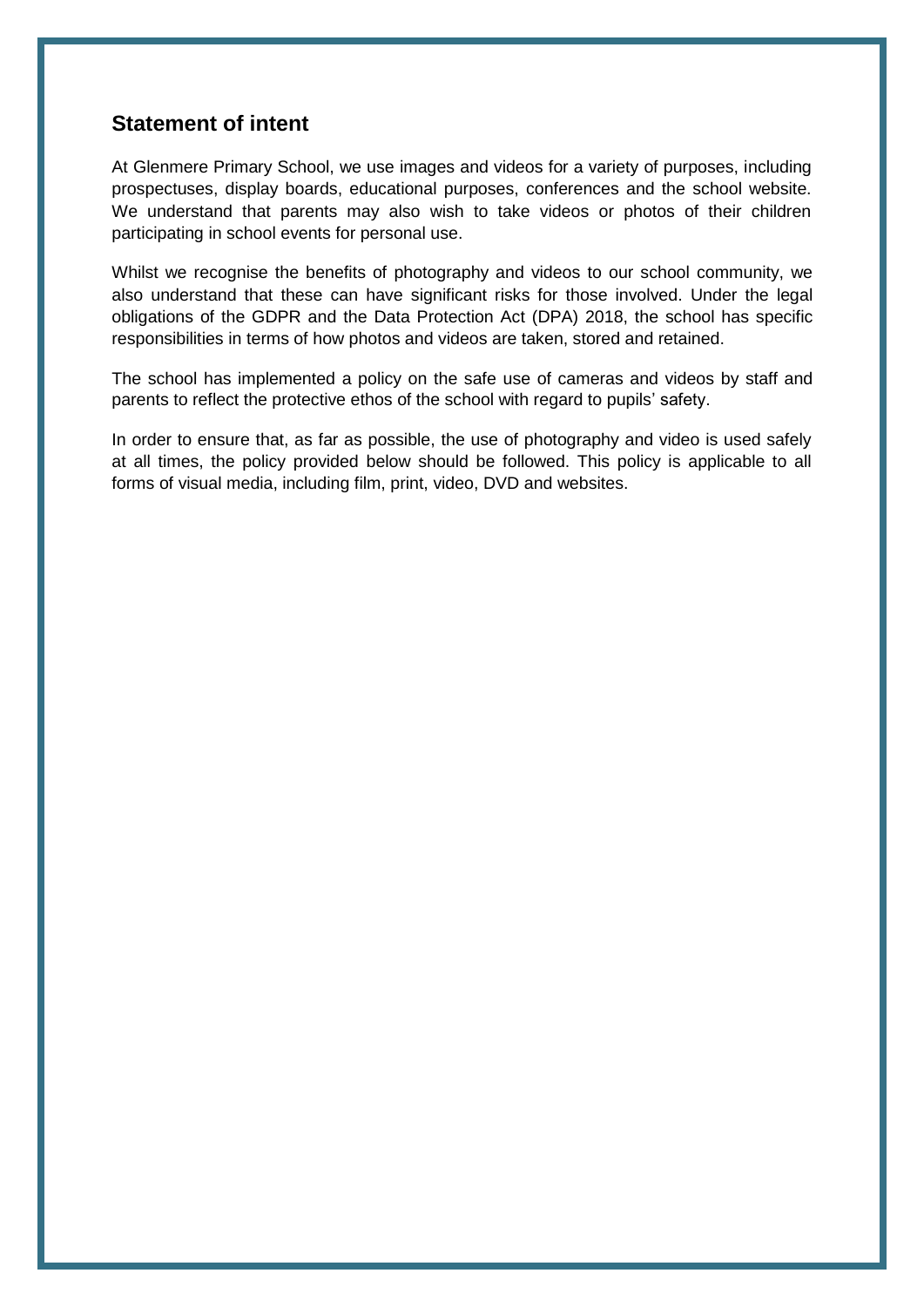## <span id="page-3-0"></span>**1. Legal framework**

1.1. This policy has due regard to all relevant legislation including, but not limited to, the following:

The Data Protection Act 2018 The General Data Protection Regulation The Freedom of Information Act 2000 The Freedom of Information and Data Protection (Appropriate Limit and Fees) Regulations 2004

1.2. This policy has been created with regard to the following guidance:

ICO (2018) 'Guide to the General Data Protection Regulation (GDPR)'

#### **2. Definitions**

2.1. For the purposes of this policy:

**"Camera"** is used to refer to mobile phones, tablets, webcams, portable gaming devices and any other equipment or devices which may be used to be take photographs.

**"Personal use"** of photography and videos is defined as the use of cameras to take images and recordings of children by relatives, friends or known individuals, e.g. a parent taking a group photo of their child and their friends at a school event. These photos and videos are only for personal use by the individual taking the photo and are not intended to be passed on to unknown sources. The principles of the GDPR and the DPA 2018 do not apply to images and videos taken for personal use. **"Official school use"** is defined as photography and videos which are used for school purposes, e.g. for building passes and identity cards. These images are likely to be stored electronically alongside other personal data. The principles of the GDPR and the DPA 2018 apply to images and videos taken for official school use.

**"Media use"** is defined as photography and videos which are intended for a wide audience, e.g. photographs of children taken for a local newspaper. The principles of the GDPR and the DPA 2018 apply to images and videos taken for media use.

Staff may also take photos and videos of pupils for **"educational purposes**". These are not intended for official school use, but may be used for a variety of reasons, such as school displays, special events, assessment and workbooks. The principles of the GDPR and the DPA 2018 apply to images and videos taken for educational purposes.

#### **3. Responsibilities**

3.1. The headteacher is responsible for: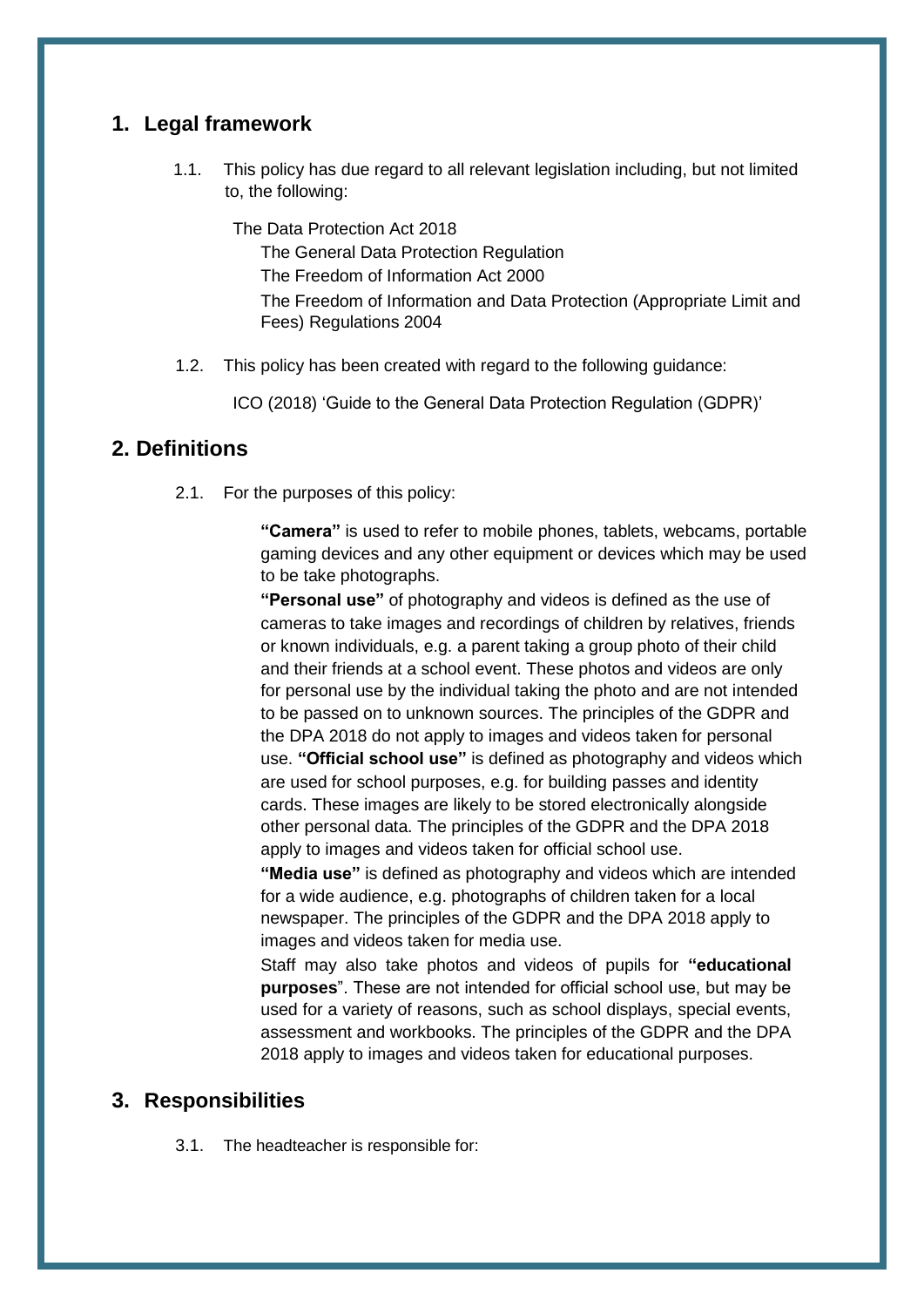<span id="page-4-0"></span>Submitting consent forms to parents, and pupils where appropriate, at the beginning of the academic year with regards to photographs and videos being taken whilst at school.

Ensuring that all photos and videos are stored and disposed of correctly, in line with the GDPR and the DPA 2018.

Deciding whether parents are permitted to take photographs and videos during school events.

Communicating this policy to all the relevant staff members and the wider school community, such as parents.

3.2. The DSL is responsible for:

Liaising with social workers to gain consent for the use of photographs and videos of LAC pupils.

Liaising with the office staff to ensure there are no data protection breaches.

Informing the headteacher of any known changes to a pupil's security, e.g. child protection concerns, which would mean that participating in photography and video recordings would put them at significant risk.

3.3. Parents, and pupils where appropriate, are responsible for:

Completing the [Consent Form o](#page-15-0)n an annual basis.

Informing the school in writing if they wish to make any changes to their consent.

Acting in accordance with this policy.

3.4. In accordance with the school's requirements to have a DPO, the DPO is responsible for:

> Informing and advising the school and its employees about their obligations to comply with the GDPR and the DPA 2018 in relation to photographs and videos at school.

Monitoring the school's compliance with the GDPR and the DPA 2018 in regards to processing photographs and videos.

Advising on data protection impact assessments in relation to photographs and videos at school

Conducting internal audits regarding the school's procedures for obtaining, processing and using photographs and videos.

Providing the required training to staff members in relation to how the GDPR and the DPA 2018 impacts photographs and videos at school.

> 3.5. Overall responsibility for the appropriate use of photography at school and in connection with school events rests with the headteacher and the DSL.

#### **4. Consent**

4.1. All photographs and video content are classified as personal data under the GDPR and the DPA 2018; images or video content may be used for publicity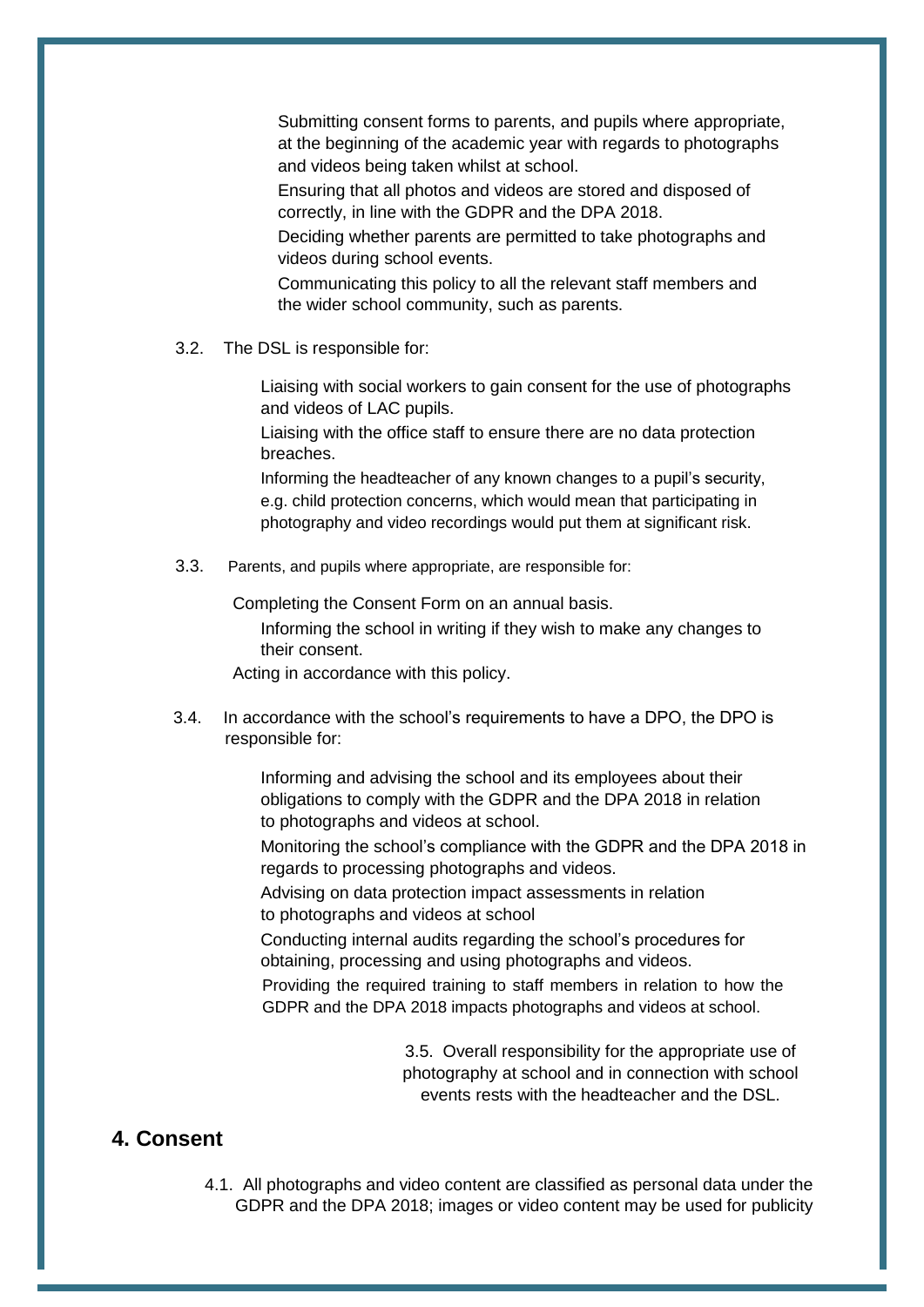or other purposes only once informed consent has been provided, and it has not been withdrawn.

- 4.2. Parents are responsible for providing consent on their child's behalf, except where the processing is related to preventative or counselling services offered directly to children.
- 4.3. Parents and pupils are required to be aware that their child/they may be photographed at school and they have the right to withdraw consent for:

Photographs or video taken by members of staff for school-based publicity and promotional purposes (school newsletters/prospectus) or for anonymous use on the school website.

Photographs or video taken by parents and other family members of children at the school during school concerts, performances, sports events and other similar events organised by the school.

Photographs or video taken by members of the press who are on the school premises by invitation in order to celebrate individual, group or school success.

- 4.4. The school understands that consent must be a positive indication. It cannot be inferred from silence, inactivity or pre-ticked boxes.
- 4.5. Consent will only be accepted where it is freely given, specific, informed and an unambiguous indication of the individual's wishes.
- 4.6. Where consent is given, a record will be kept documenting how and when consent was given and last updated.
- 4.7. The school ensures that consent mechanisms meet the standards of the GDPR and the DPA 2018. Where the standard of consent cannot be met, an alternative legal basis for processing the data will be found, or the processing will cease.
- 4.8. Parents and pupils, as applicable, will be asked to complete the Consent Form on an annual basis, which will determine whether or not they allow their child/themselves to participate in photographs and videos.
- 4.9. The Consent Form will be valid for the full academic year, unless the pupil's circumstances change in any way, e.g. if their parents separate, or consent is withdrawn. Additional consent forms will be required if the pupil's circumstances change.
- 4.10. If there is a disagreement over consent, or if a parent/pupil does not respond to a consent request, it will be treated as if consent has not been given and photographs and videos will not be taken or published of the pupil without consent.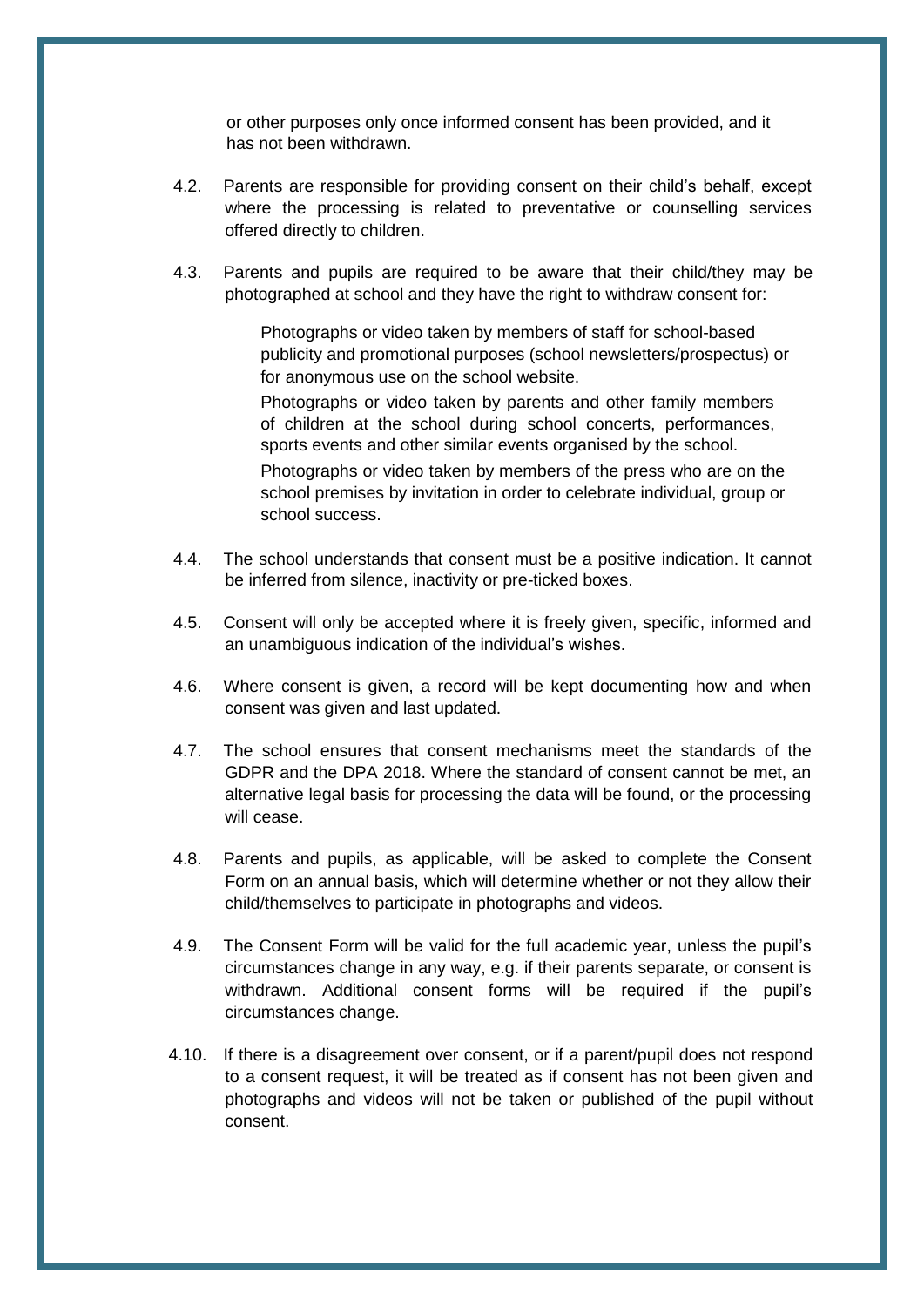All parents and pupils are entitled to withdraw or change their consent at any time during the school year.

Parents or pupils withdrawing their consent must notify the school in writing.

- <span id="page-6-0"></span>4.11. If any parent or pupil withdraws or changes their consent, or the DSL reports any changes to a pupil's security risk, or there are any other changes to consent, the list will also be updated and re-circulated.
- 4.12. For any LAC pupils, or pupils who are adopted, the DSL will liaise with the pupil's social worker, carers or adoptive parents to establish where consent should be sought. Consideration will be given as to whether identification of an LAC pupil, or pupils who are adopted, would risk their security in any way.
- 4.13. Consideration will also be given to any pupils for whom child protection concerns have been raised. Should the DSL believe that taking photographs and videos of any pupils would put their security at further risk, greater care will be taken towards protecting their identity.
- 4.14. A list of all the names of pupils for whom consent was not given will be created by the office staff and will be circulated to all staff members. This list will be updated annually, when new consent forms are provided.

#### **5. General procedures**

- 5.1. Photographs and videos of pupils will be carefully planned before any activity and the headteacher informed if these are going to be taken on a personal device.
- 5.2. Where photographs and videos will involve LAC pupils, adopted pupils, or pupils for whom there are security concerns, the headteacher will liaise with the teacher to determine the steps involved.
- 5.3. When organising photography and videos of pupils, the headteacher, as well as any other staff members involved, will consider the following:

Can general shots of classrooms or group activities, rather than individual shots of pupils, be used to fulfil the same purpose?

Could the camera angle be amended in any way to avoid pupils being identified?

Will pupils be suitably dressed to be photographed and videoed?

Will pupils of different ethnic backgrounds and abilities be included within the photographs or videos to support diversity?

Would it be appropriate to edit the photos or videos in any way (e.g. to remove logos which may identify pupils)?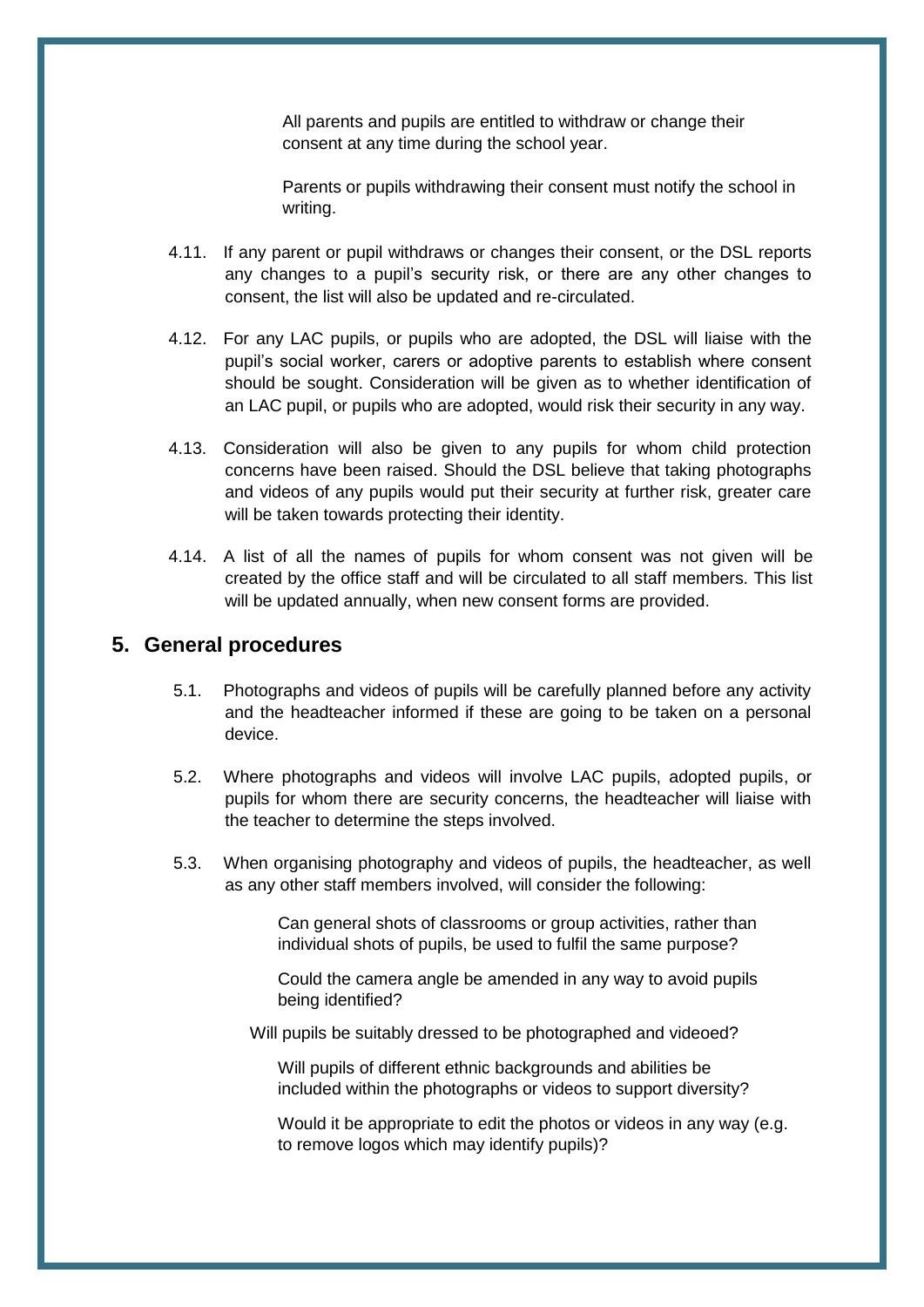Are the photographs and videos of the pupils completely necessary, or could alternative methods be used for the same purpose? E.g. could an article be illustrated by pupils' work rather than images or videos of the pupils themselves?

- <span id="page-7-0"></span>5.4. The list of all pupils of whom photographs and videos must not be taken will be checked prior to the activity. Only pupils for whom consent has been given will be able to participate.
- 5.5. **]** A school-owned digital camera will be used to take photographs and videos of pupils where possible. If mobile phones are used the headteacher must be informed and the removal of the images must be done in front of the headteacher or office staff and the record signed.
- 5.6. Staff will ensure that all pupils are suitably dressed before taking any photographs or videos.
- 5.7. Where possible, staff will avoid identifying pupils. If names are required, only first names will be used.
- 5.8. The school will not use images or footage of any pupil who is subject to a court order.
- 5.9. The school will not use photographs of:

Children who have left the school, without the consent of their parents or, where appropriate, the children themselves.

Staff members who have left the school, without their consent.

- 5.10. Photos and videos that may cause any distress, upset or embarrassment will not be used.
- 5.11. Any concern relating to inappropriate or intrusive photography or publication of content is to be reported to the headteacher.

#### **6. Additional safeguarding procedures**

- 6.1. The school understands that certain circumstances may put a pupil's security at greater risk and, thus, may mean extra precautions are required to protect their identity.
- 6.2. The DSL/headteacher, will, in known cases of a pupil who is an LAC or who has been adopted, liaise with the pupil's social worker, carers or adoptive parents to assess the needs and risks associated with the pupil.
- 6.3. Any measures required will be determined between the DSL, headteacher, social worker, carers and adoptive parents with a view to minimising any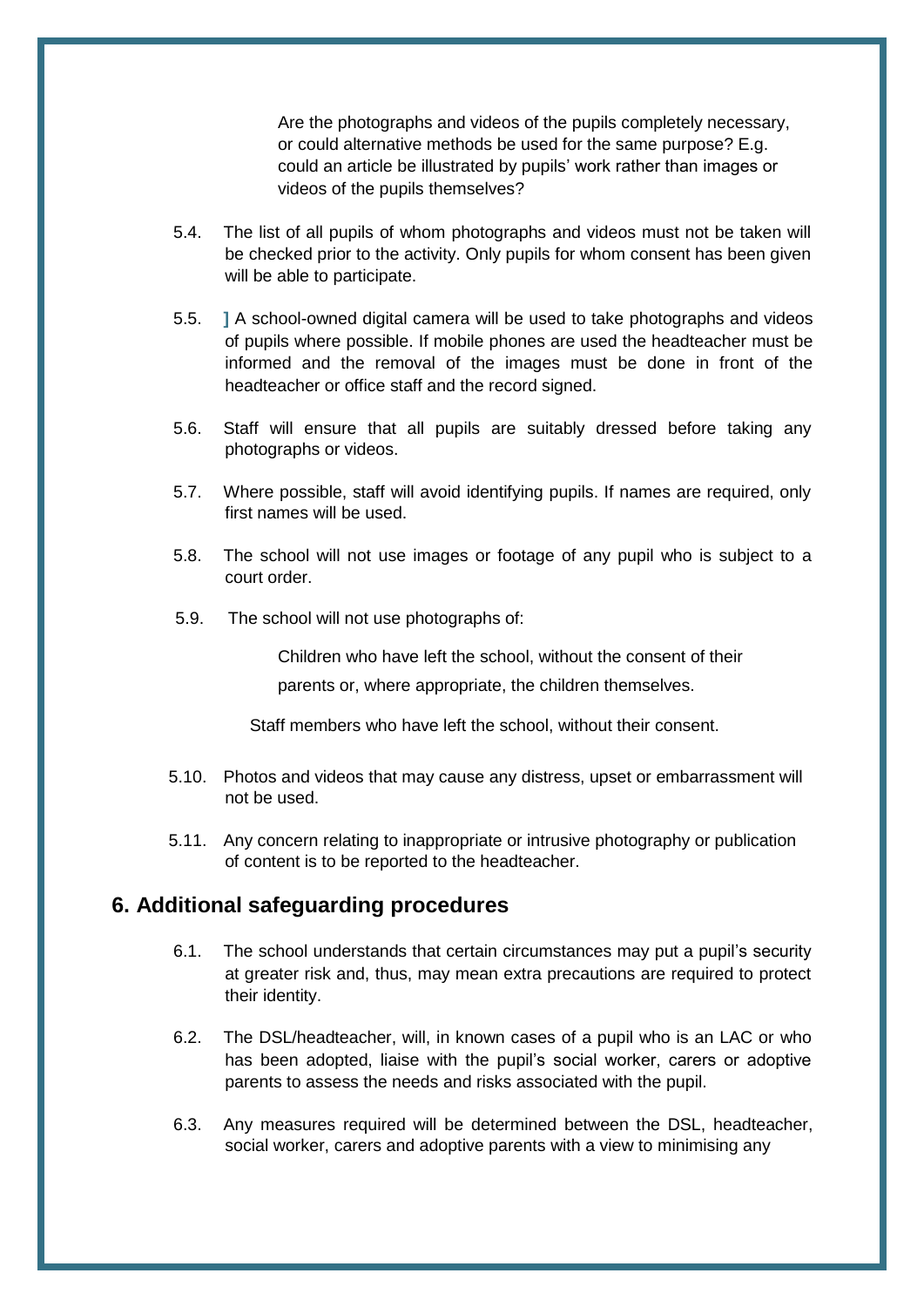<span id="page-8-0"></span>impact on the pupil's day-to-day life. The measures implemented will be one of the following:

Photos and videos can be taken as per usual school procedures

Photos and videos can be taken within school for educational purposes and official school use, e.g. on registers, but cannot be published online or in external media

No photos or videos can be taken at any time for any purposes

6.4. Any outcomes will be communicated to all staff members via a staff meeting and the list outlining which pupils are not to be involved in any videos or photographs, held in the school office, will be updated accordingly.

#### **7. General use of digital cameras**

- 7.1. Members of staff may be provided with a camera to record and maintain pictorial evidence of the lessons, behaviour, activities and events related to their pupils.
- 7.2. Photos may only be taken for educational purposes and in "school or educational provision settings" as mentioned above.
- 7.3. The use of personal cameras, mobile phone cameras or other recording equipment may only be used if the headteacher is informed and images removed immediately, after saving them on the server or emailing them to the office/ICT technician. The images must be removed in front of the headteacher or office staff and the records signed.
- 7.4. The school-owned cameras are located in each classroom. At the end of the day these must be stored in the member of staff's office.
- 7.5. Members of staff are not allowed to bring in personal cameras without prior permission. If personal cameras are allowed to be brought in due to a specialist requirement or defective equipment, the memory card should be shown to be empty and images downloaded to the school's server.
- 7.6. Members of staff are not allowed to take school cameras or memory cards home.
- 7.7. Cameras are not permitted to be taken into the toilet/or swimming pool/changing area.
- 7.8. Staff or other adults are not permitted to take photographs of pupils in vulnerable circumstances, such as when they are upset or inappropriately dressed.
- 7.9. Members of staff and the school community are required to report inappropriate use of digital cameras and images to the headteacher. If it is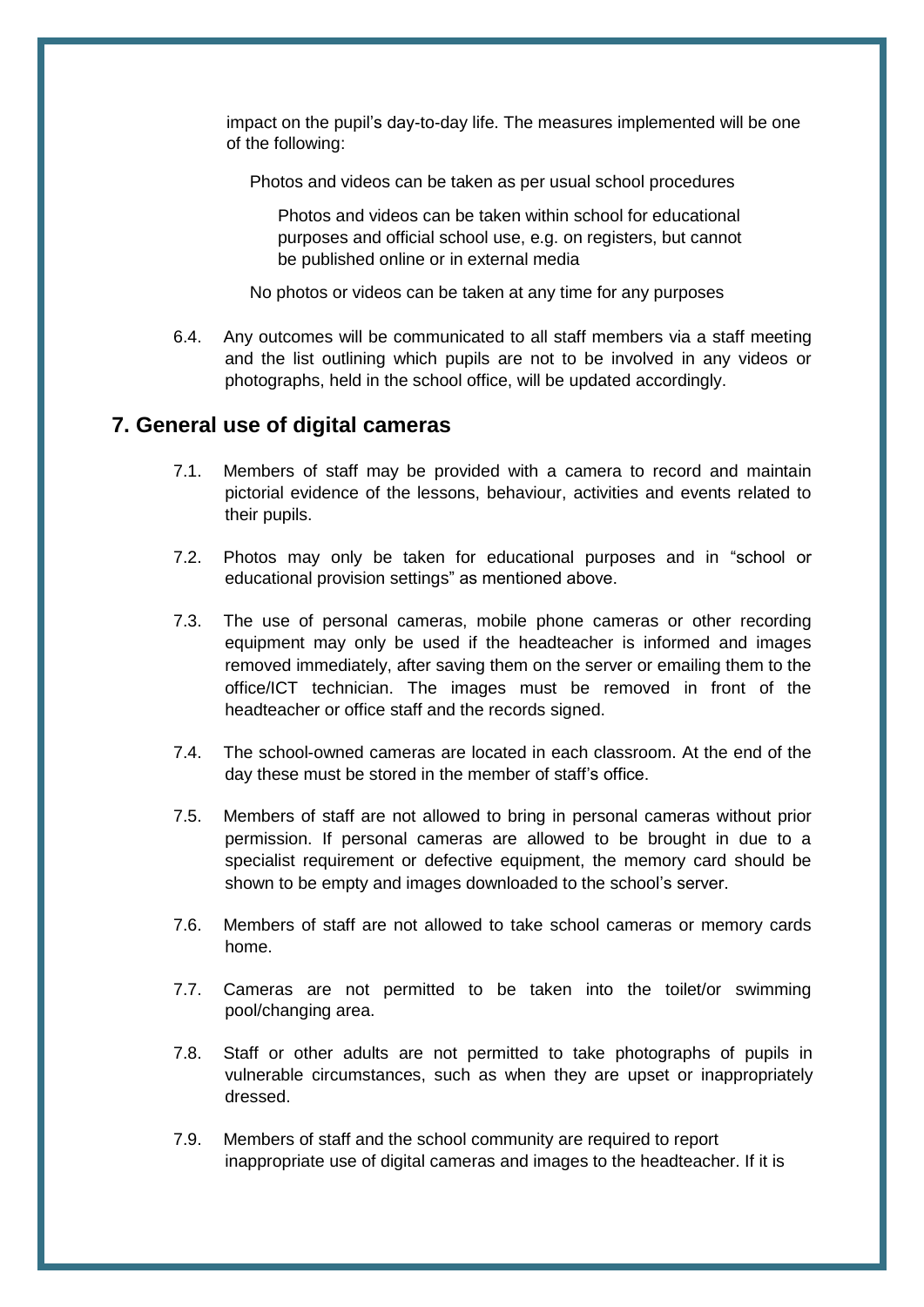found that any incidents raise child protection concerns, immediate action will be taken in consultation with the DSL/ headteacher.

## <span id="page-9-0"></span>**8. Other school-owned devices**

- 8.1. Staff are encouraged to take photos and videos of pupils using the school's digital cameras; however, they may use other school-owned devices, such as mobile phones and tablets, where the DPO has been consulted and consent has been sought from the headteacher prior to the activity.
- 8.2. Where school-owned devices other than digital cameras are used, images and videos will be provided to the school at the earliest opportunity and then removed from the devices.
- 8.3. Staff can only use mobile phones to take pictures if the headteacher has given permission and images will saved onto the server and removed in front of the headteacher/office staff and the record of the activity signed.
- 8.4. Photographs and videos taken by staff members on school visits may be used for educational purposes, e.g. on displays or to illustrate the work of the school, where consent has been obtained.
- 8.5. Digital photographs and videos held on the school's drive are accessible to staff only. Photographs and videos are stored in labelled files, Files are password protected and only staff members have access to these passwords

## **9. Storage and retention**

- 9.1. As per the GDPR and the DPA 2018, images obtained by the school will not be kept for longer than necessary; retention periods for the different types of personal data are outlined in the school's
- 9.2. Hard copies of photos and video recordings held by the school will be annotated with the date on which they were taken and will be stored in the school office. They will not be used other than for their original purpose, unless permission is sought from the headteacher and parents of the pupils
- 9.3. Paper documents will be shredded or pulped and electronic memories scrubbed clean or destroyed once the retention period has ended.
- 9.4. The ICT technician/headteacher will review stored images and videos on a termly basis to ensure that all unwanted material has been deleted.
- 9.5. Where a parent or pupil has withdrawn their consent, any related imagery and videos involving their child/the pupil will be removed from the school drive immediately.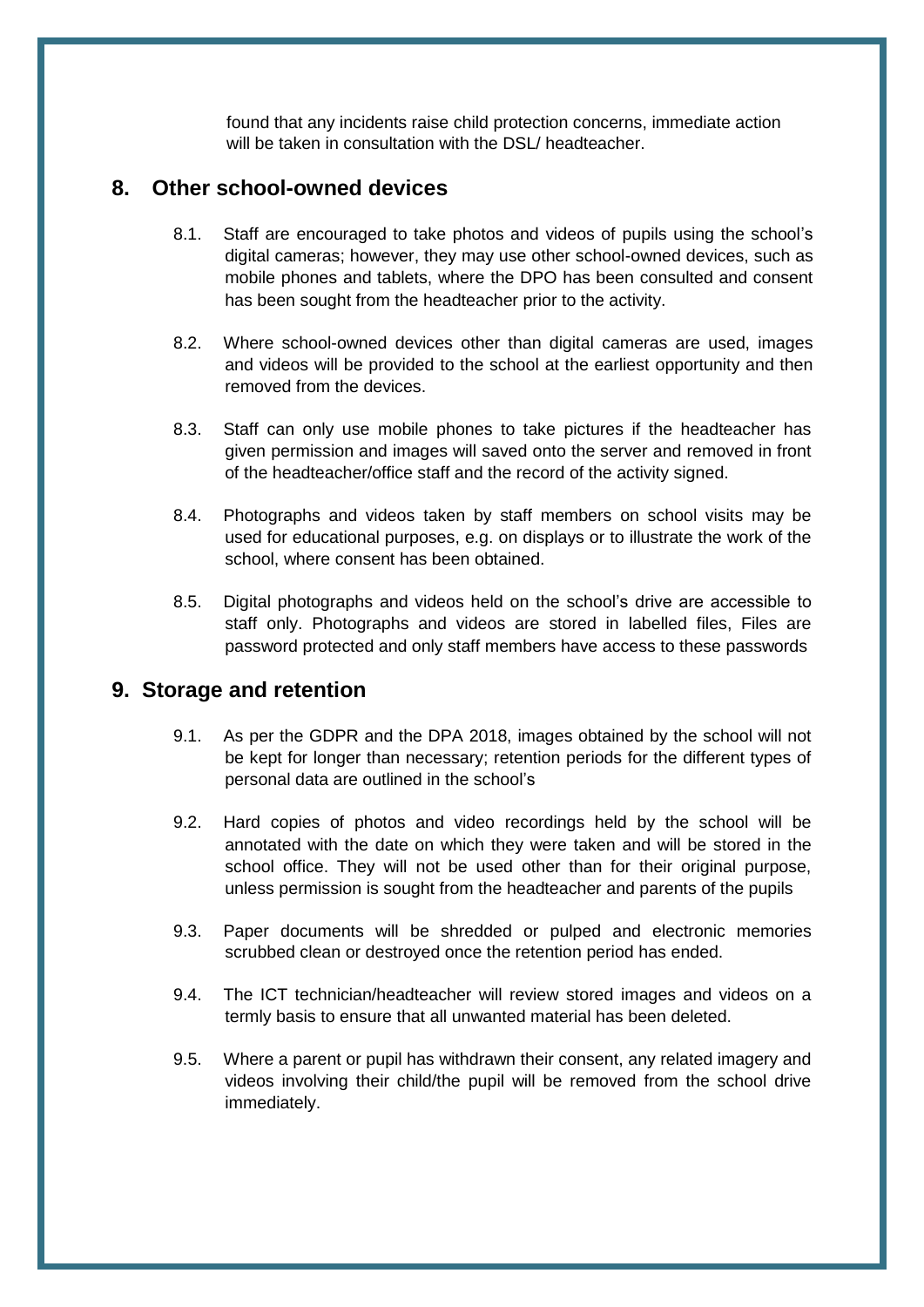- <span id="page-10-0"></span>9.6. When a parent withdraws consent, it will not affect the use of any images or videos for which consent had already been obtained. Withdrawal of consent will only affect further processing.
- 9.7. Where a pupil's security risk has changed, then any related imagery and videos involving the pupil will be removed from the school drive immediately. Hard copies will be removed by returning them to the parent/pupil or by shredding, as appropriate.
- 9.8. Official school photos are held on SIMS alongside other personal information and are retained for the length of the pupil's attendance at the school, or longer if necessary, e.g. due to a police investigation.
- 9.9. Images taken on the camera must be downloaded as soon as possible on to a school computer/laptop, ideally once a week.
- 9.10. Members of staff are responsible for ensuring that images are safely stored, particularly on memory sticks and hard drives. They must take reasonable measures to ensure that they do not come into the possession of unauthorised persons.
- 9.11. No digital image will be altered or enhanced in any way by any member of staff, unless given prior permission by the headteacher to do so.
- 9.12. The school may require images to be deleted or edited as appropriate and may choose to use images taken by members of staff or volunteers for other purposes, provided the processing conditions and consent requirements of this policy are met.
- 9.13. Staff members are responsible for ensuring that edited images do not mislead or misrepresent. They must not edit images which result in their subject being vulnerable to embarrassment, teasing, bullying or abuse.
- 9.14. If the memory card for individual school cameras needs to be replaced, then the replaced memory card will be destroyed to ensure that no images can be recovered.
- 9.15. Members of staff must remember that, even when images are physically deleted from a camera or memory card, the camera or the memory card must be appropriately disposed of to ensure that no imprint remains.

#### **10. Appropriate use of images under the GDPR and the DPA 2018**

10.1. Photographs are used in school for many reasons and the different uses for the same image should be considered separately, as each photograph and use will potentially have different conditions for processing.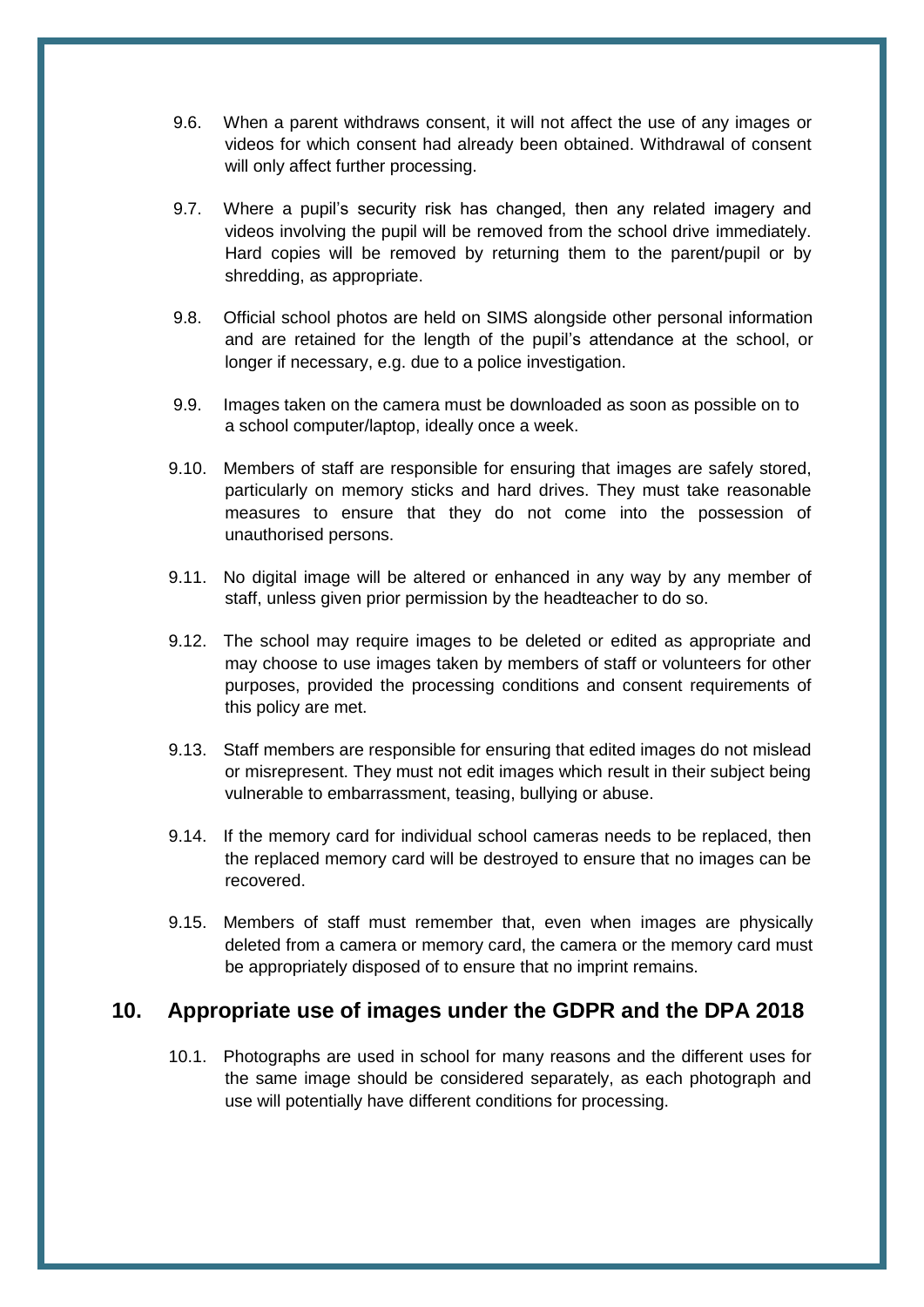<span id="page-11-0"></span>10.2. To judge whether legitimate interest can be used as the basis for processing data, such as using pupils' photographs as part of the school's management information system, the school will carry out three different tests, these are:

> A purpose test – establishing the reasons for using the data, what will be achieved and whether the benefits are justifiable.

A necessity test – establishing whether the processing of pupils' data will be useful and whether there is a less intrusive way of reaching a means to an end.

A balance test – establishing the impact it will have on the data subject by processing the data for said reason.

10.3. These three tests make up a 'legitimate interest assessment' (LIA) – the school will carry out an LIA prior to obtaining the data and it will be recorded in a physical copy in compliance with the GDPR and the DPA 2018.

#### **Photographs used in identity management**

10.4. These are likely to be essential for performing the public task of the school, but they will be deleted once the child is no longer in attendance – as they are no longer needed for the purpose for which they were held.

#### **Photographs used for marketing purposes**

10.5. Photographs will not be used for marketing purposes unless the school has specific informed consent for the images and the images are only used in line with the consent provided.

#### **Photographs in the school environment relating to education**

- 10.6. These photographs may be essential for performing the public task of the school, but once the pupil has left the school this argument is insufficient. If the school wishes to display the image beyond the pupil's time at the school, we will obtain the pupil's permission. If permission is not granted, the image will be removed.
- 10.7. When gaining consent, including when initially taking the photograph or when the purpose of the image has changed, the pupil, or where appropriate their parents, will be informed of the retention period pertaining to the use of the image. If the image is still on display after the retention period stated in the privacy notice used to gain consent, the school will be in breach of data protection obligations and may be subject to a fine.

#### **11. Privacy notices**

11.1. The school uses privacy notices with declarations attached to inform pupils and their families about how their personal data may be collected and as one method of gaining consent.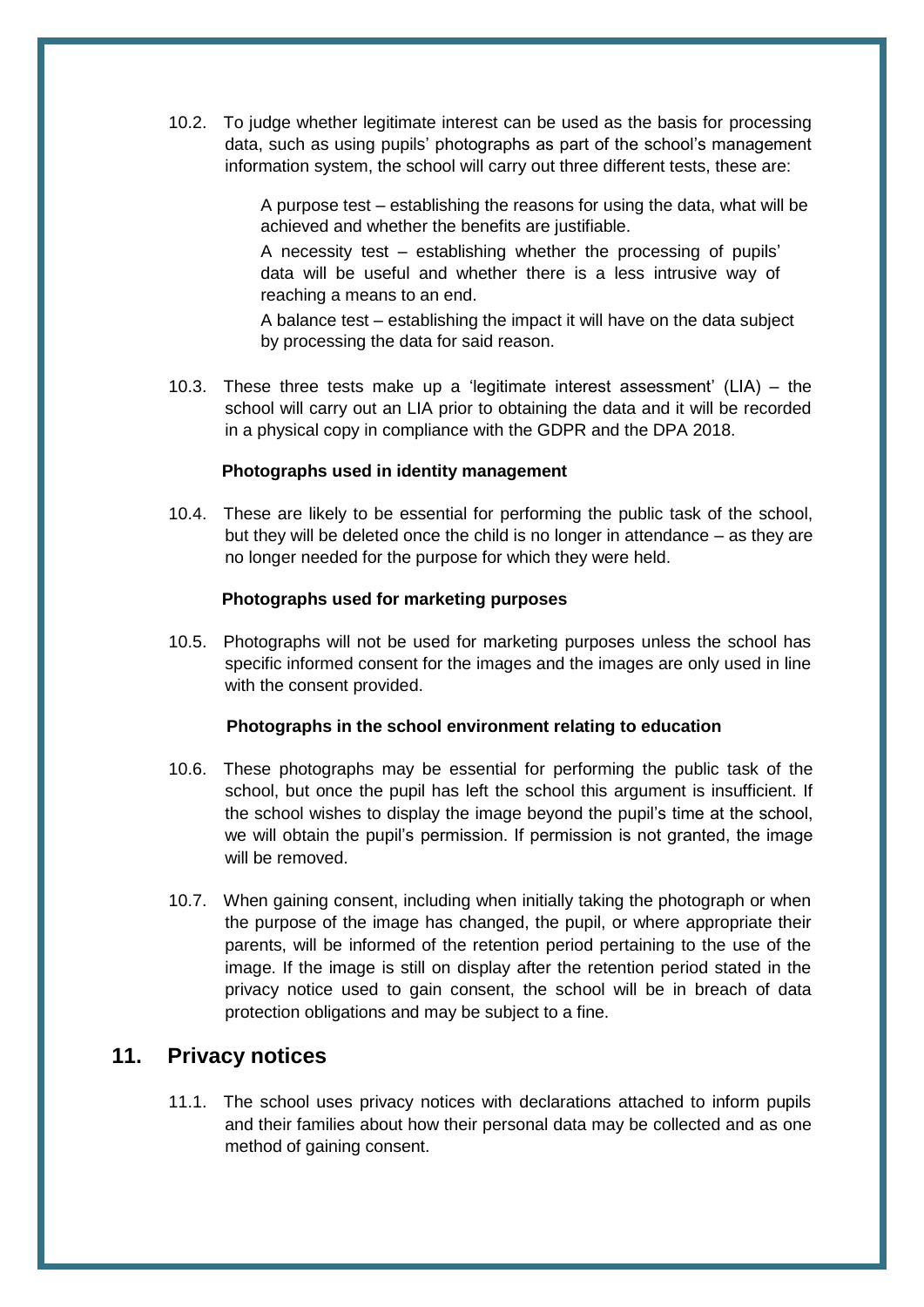## <span id="page-12-0"></span>**12. Sharing of images**

- 12.1. All images taken by members of staff or volunteers at school or on school activities remain the property of the school.
- 12.2. Images must not be shared with anyone outside the school or held for private use.
- 12.3. No digital image will be uploaded onto any internet/intranet system without the express permission of the child's parent/carer.
- 12.4. Images may under no circumstances be emailed or shared via private e-mail accounts unless a parent has asked for a photo of their child to be sent to them.
- 12.5. Unless specific prior consent has been obtained, members of staff and volunteers must not post school images on personal pages of social networking sites or other websites.

## **13. Use of a professional photographer**

13.1. If the school decides to use a professional photographer for official school photos and school events, the headteacher will:

> Provide a clear brief for the photographer about what is considered appropriate, in terms of both content and behaviour.

Issue the photographer with identification, which must be worn at all times.

Let pupils and parents know that a photographer will be in attendance at an event and ensure they have previously provided consent to both the taking and publication of videos and/or photographs.

Not allow unsupervised access to pupils or one-to-one photo sessions at events.

Communicate to the photographer that the material may only be used for the school's own purposes and that permission has not been given to use the photographs for any other purpose.

Ensure that the photographer will comply with the requirements set out in the GDPR and the DPA 2018.

Ensure that if another individual, such as a parent or governor, is nominated to be the photographer, they are clear that the images and/or videos are not used for anything other than the purpose indicated by the school.

## **14. Permissible photography and videos during school events**

14.1. If the headteacher permits parents to take photographs or videos during a school event, parents will: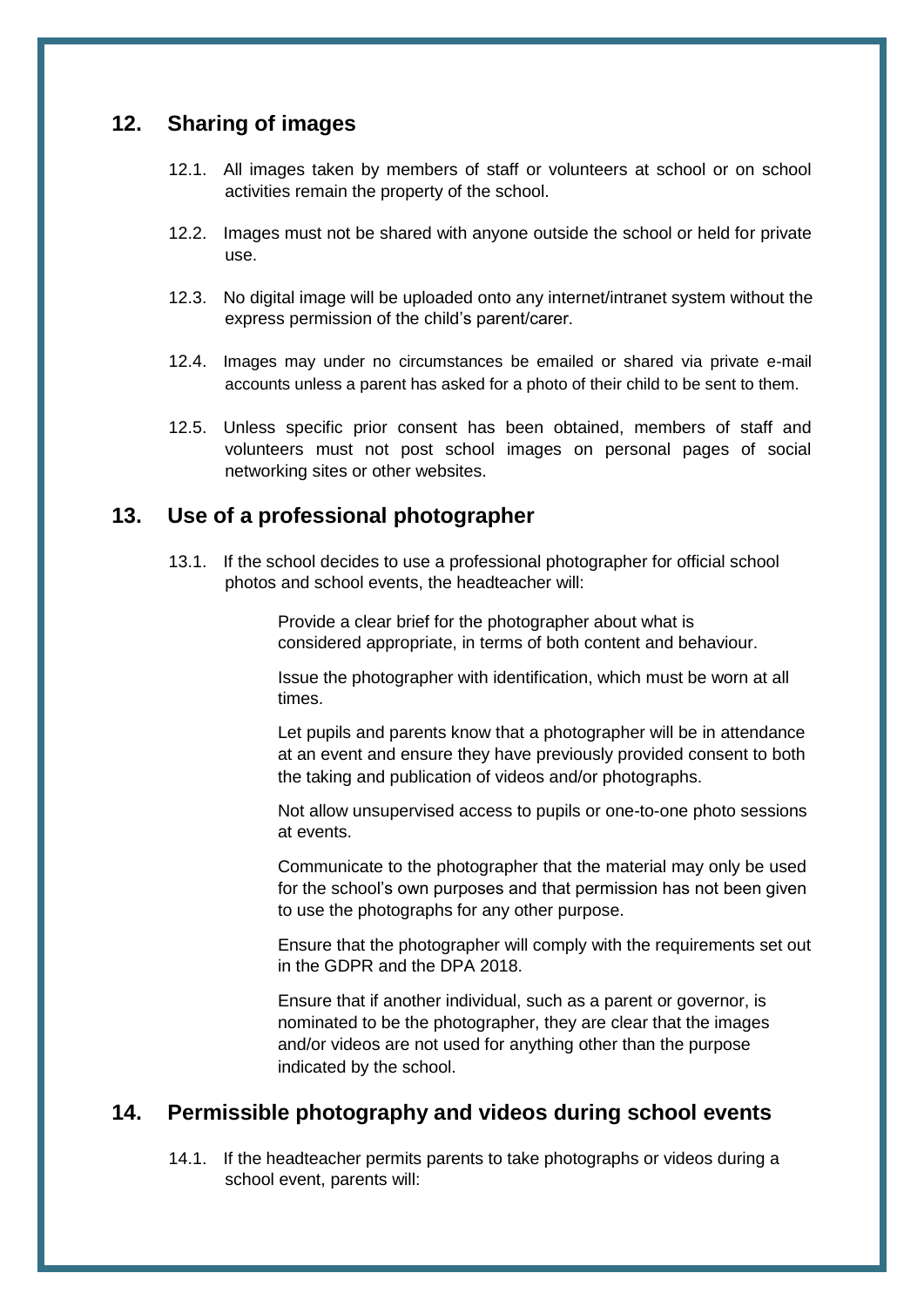Remain seated while taking photographs or videos during concerts, performances and other events.

<span id="page-13-0"></span>Minimise the use of flash photography during performances.

In the case of all school events, make the focus of any photographs and/or videos their own children.

Avoid disturbing others in the audience or distracting pupils when taking photographs or recording videos.

Ensure that any images and recordings taken at school events are exclusively for personal use and are not uploaded to the internet, posted on social networking sites or openly shared in other ways.

Refrain from taking further photographs and/or videos if and when requested to do so by staff.

Parents will sign a register to inform the school that they are taking photos at the event.

#### **15. Monitoring and review**

- 15.1. This policy will be reviewed on an annual basis by the headteacher and the governors. The next scheduled review date for this policy is September 2022.
- 15.2. Any changes to this policy will be communicated to all staff members and, where appropriate, parents.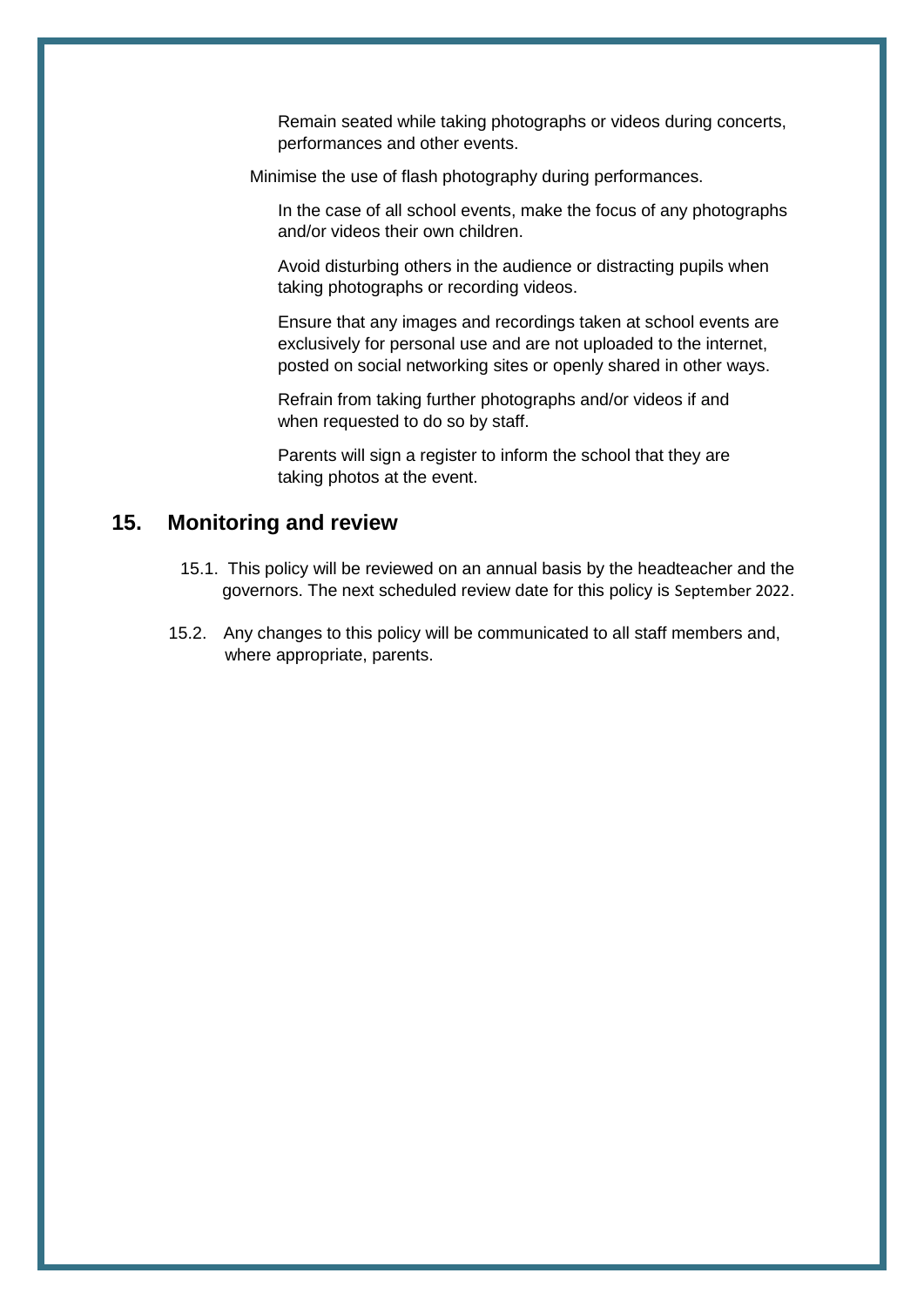## <span id="page-14-0"></span>**Staff Agreement Form**

I will not use personal digital cameras or camera phones for taking and transferring images of pupils or staff without permission and will not store images at home.

I will gain permission from the headteacher if images are to be taken on my mobile phone. These images will be transferred immediately to the staff server. The images will be removed in front of the headteacher/office staff and the record signed.

I understand that it is my responsibility to ensure that I have read and understood the school's policy with regard to the use of digital cameras in school and I agree to follow by the above requirements.

| Signature _______________________                |           |           |
|--------------------------------------------------|-----------|-----------|
| Full name _____________________________(printed) |           |           |
|                                                  | Job title |           |
|                                                  |           |           |
| <b>Authorising signature (Headteacher)</b>       |           |           |
|                                                  |           |           |
|                                                  |           | (printed) |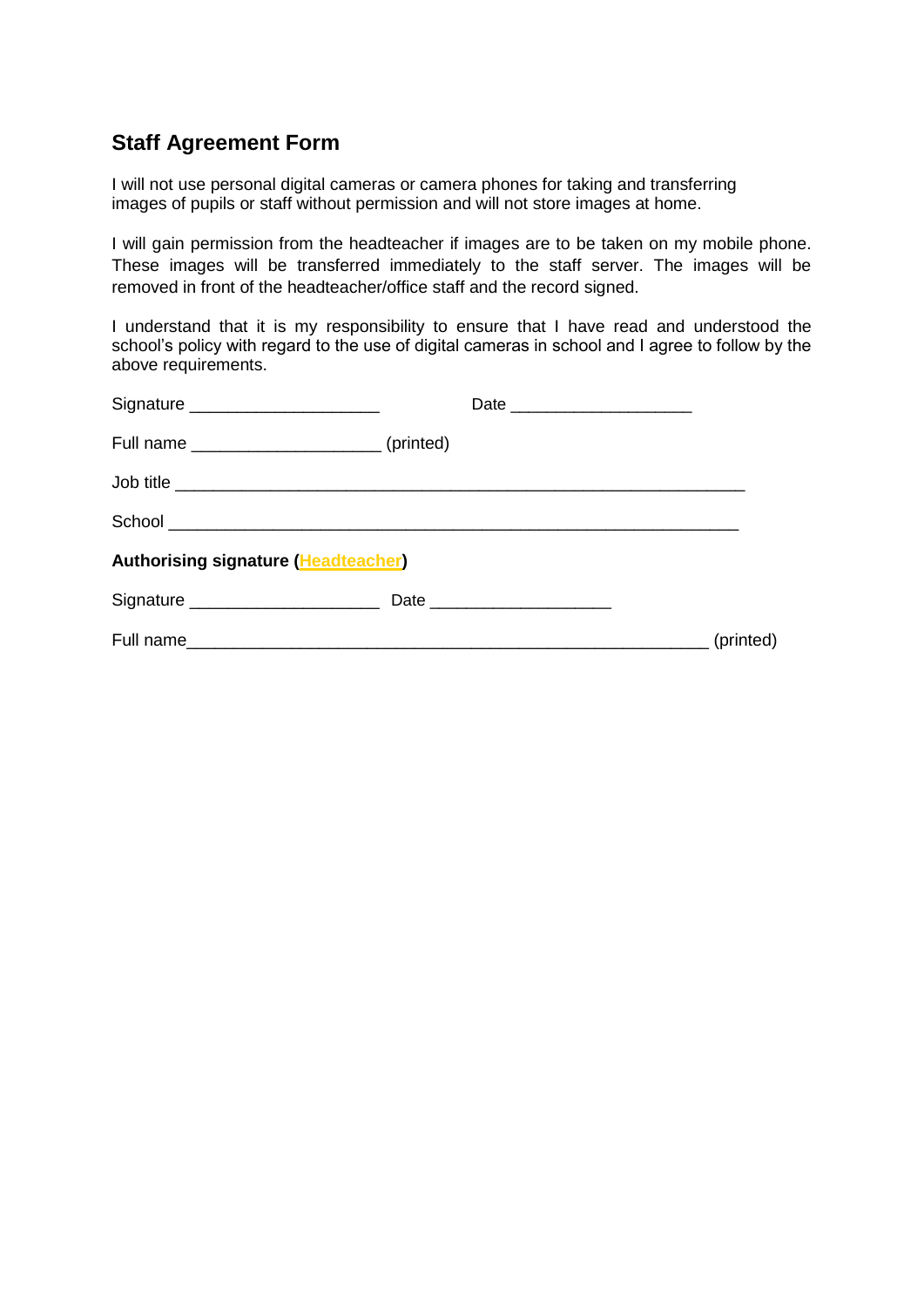# <span id="page-15-0"></span>**Consent is gained through the pupil information form that is sent out at the start of the year.**

| <b>PHOTO PERMISSIONS</b>                                                                                                                                                                                                                                                                                                                                                                                           |               |                  |
|--------------------------------------------------------------------------------------------------------------------------------------------------------------------------------------------------------------------------------------------------------------------------------------------------------------------------------------------------------------------------------------------------------------------|---------------|------------------|
| We sometimes take photographs of pupils. We use these photos to celebrate work and achievements via Twitter, in the<br>school's prospectus, on the school's website, and on display boards around school. We would like your consent to take<br>photos of your child and use them in the ways described above. If you're not happy for us to do this, that's no problem -<br>we will accommodate your preferences. |               |                  |
| I give permission for my child to:                                                                                                                                                                                                                                                                                                                                                                                 |               |                  |
| I am happy for the school to take photographs of my child                                                                                                                                                                                                                                                                                                                                                          |               | <b>TYES TINO</b> |
| I am happy for photos of my child to be used on the school website.                                                                                                                                                                                                                                                                                                                                                |               | OYES ONO         |
| I am happy for photos of my child to be used in the school prospectus.                                                                                                                                                                                                                                                                                                                                             | $\square$ YES | $\square$ NO     |
| I am happy for photos of my child to be used in internal displays.                                                                                                                                                                                                                                                                                                                                                 | $\Box$ YES    | $\square$ NO     |
| I am happy for photos of my child be displayed in local newspapers                                                                                                                                                                                                                                                                                                                                                 | $\square$ YES | $\square$ NO     |
| I am happy for photos of my child to be used on the schools Twitter account.                                                                                                                                                                                                                                                                                                                                       | $\square$ YES | $\square$ NO     |
| I am happy for photos of my child to be used across the wider trust                                                                                                                                                                                                                                                                                                                                                |               |                  |
| organisation for marketing purposes.                                                                                                                                                                                                                                                                                                                                                                               |               | $DYES$ $DNO$     |
| I am NOT happy for the school to take or use photos of my child.<br>$\Box$ (NOT happy)                                                                                                                                                                                                                                                                                                                             |               |                  |
| If you change your mind at any time, you can let us know by emailing the school email - office@glenmere.net or just<br>popping in to the school office and speaking to one of the office team members.                                                                                                                                                                                                             |               |                  |
|                                                                                                                                                                                                                                                                                                                                                                                                                    |               |                  |
| Parent/Carer Signature: New York 1999 States of the Care of the Care of the Care of the Care of the Care of the                                                                                                                                                                                                                                                                                                    |               |                  |
| Date:<br>$N^{\prime\prime}$ , $N^{\prime\prime}$ , $N^{\prime\prime}$ , $N^{\prime\prime}$ , $N^{\prime\prime}$ , $N^{\prime\prime}$ , $N^{\prime\prime}$ , $N^{\prime\prime}$ , $N^{\prime\prime}$ , $N^{\prime\prime}$ , $N^{\prime\prime}$ , $N^{\prime\prime}$ , $N^{\prime\prime}$ , $N^{\prime\prime}$ , $N^{\prime\prime}$ , $N^{\prime\prime}$ , $N^{\prime\prime}$ , $N^{\prime\prime}$ , $N^{\prime$     |               |                  |